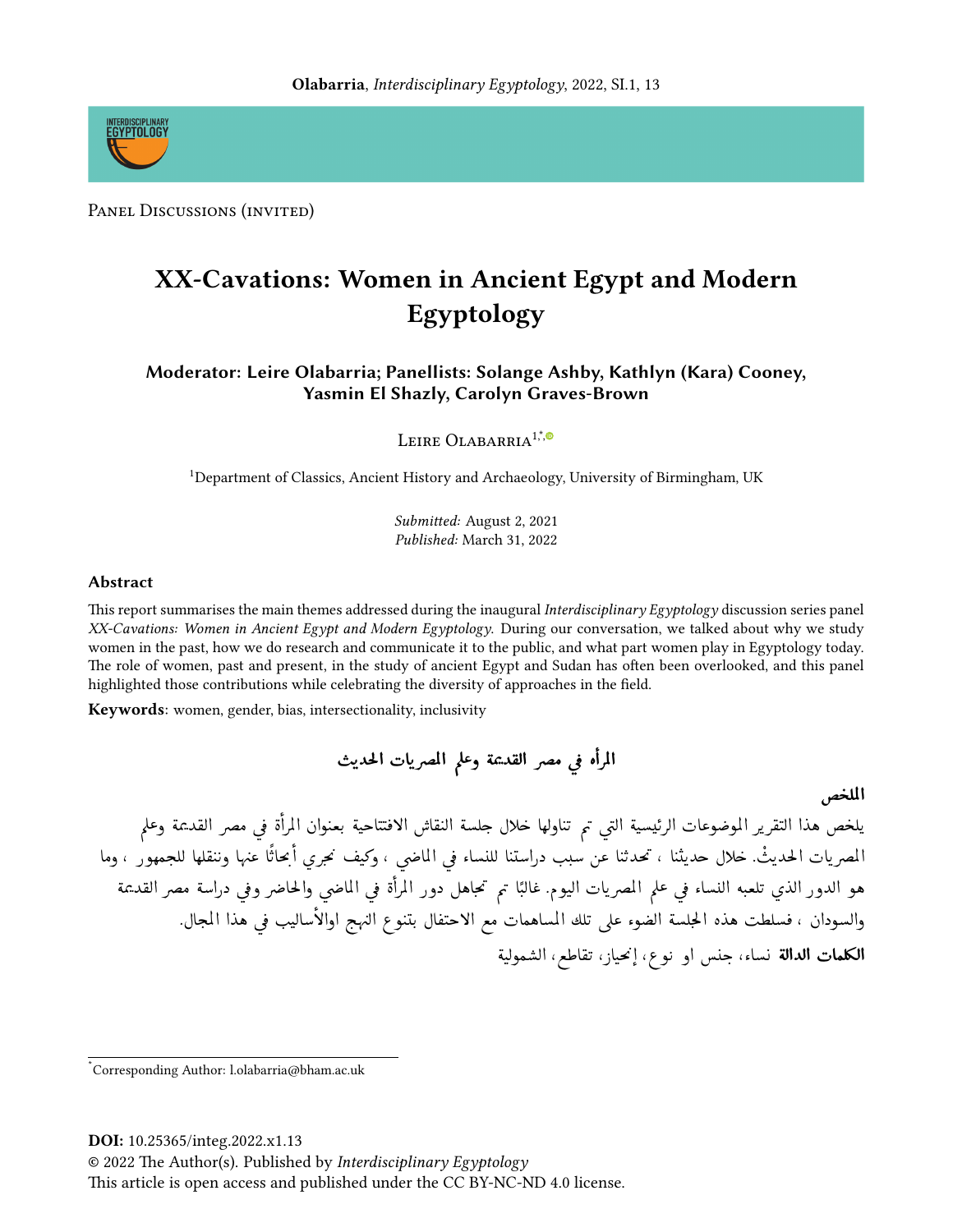### 1 Introduction

The session XX-Cavations: Women in Ancient Egypt and Modern Egyptology was the 11<sup>th</sup> panel scheduled for the launch of *Interdisciplinary Egyptology* and it attracted significant public attention with over 200 attendees. The premise of the panel was that women have only rarely been the focus of Egyptological studies until recent years, being often overlooked in what was (and lamentably to some extent still is) an elite 'Boys' Club'. This panel was meant to highlight the contribution of women, past and present, to the study of Egypt and Sudan, advocating for a need for gender balance and inclusivity in Egyptology as a field.

As section editor for Gender Theory in *Interdisciplinary Egyptology*, I was honoured to be invited to moderate this panel. Yet, in the run-up to the event, I was asked why there should be a session on women at all. We had had many other excellent launch panels, ranging from scientific methods to teaching practices to how to communicate our work to the public, but for some reason people only felt compelled to question the existence of this panel on women. A session on women is needed because they have been systematically excluded from the historical narratives as agents, being always measured against and interpreted in relation to men. In addition, studying women and gender in the past provides a thought-provoking framework for interrogating gender and power structures in the present, as argued in this report.

This panel featured a diverse line-up of speakers with a variety of approaches to the brief. This resulted in a lively discussion that demonstrated that there are multiple and complementary ways of doing research on and by women. Several topics were brought up during the panel, and I think these can be grouped together into three main themes, namely the study of women in ancient Egypt, how we do research and communicate it to the public, and the role of women in Egyptology today.

### 2 Studying women in the past

Since its inception, Egyptology has been a patriarchal field of study, fostered and developed by elite white men, with important contributions by women often going unrecognised (although see the work that TROWELBLAZERS are doing to identify the role of women in early archaeology, including the archaeology of Egypt). This male bias has historically shaped Egyptology's approach and scope, favouring androcentric interpretations of material culture and textual sources. A predominantly male gaze being cast on the sources over the years has resulted in a masculinisation of the discipline that is often completely ingrained in mainstream interpretations. Rather than projecting normative Western expectations into the past, new critical and theoretically-informed methods can offer opportunities to reassess the evidence, allowing previously underrepresented voices to shine.

An important aspect that was addressed in the panel is the idea of power and to what extent women participated in that power. Egypt is often regarded as an example of an ancient society where women were relatively independent and had more rights. This may be true in comparative terms, and Cooney suggested that the regime of land ownership in Egypt, with temples rather than private families amassing most agricultural assets, could be one of the main reasons why women were at an advantage. Despite this, it is undeniable that power in Egypt was also manufactured and perceived through a patriarchal lens (see the introduction in COONEY, [2018\)](#page-4-0). Indeed, women in ancient Egypt, including rulers, always had to negotiate their position and present themselves in relation to men.

Powerful women of ancient Egypt have always attracted the attention of both scholars and the public, perhaps because the very idea of women in power is still fascinating to many. The way we study these figures of ancient power is also tainted by patriarchal structures that, sometimes unwittingly, affect Egyptological analyses of ancient phenomena. For example, it is not uncommon to find sexist remarks about women and authority; while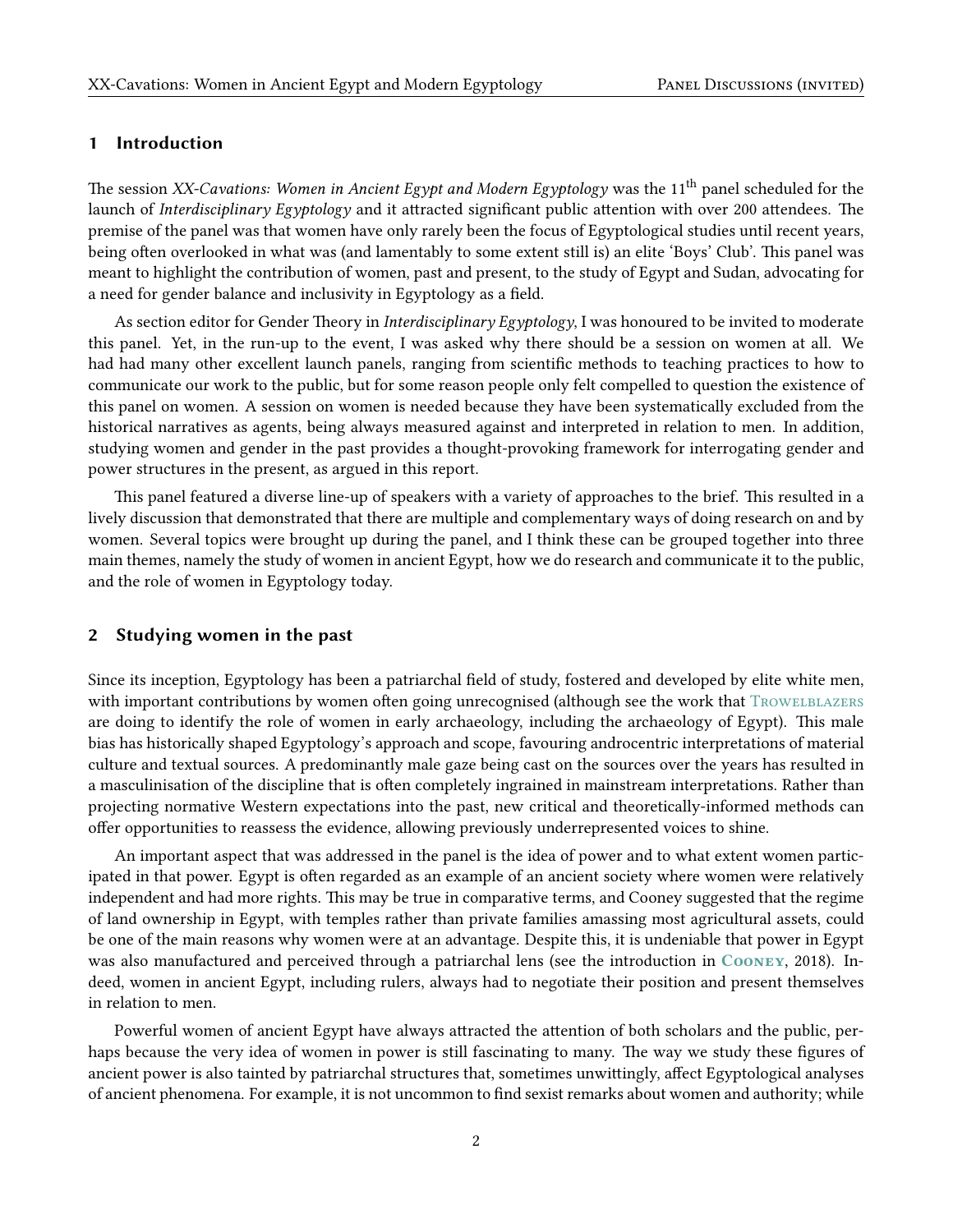a man holding power is seen as able and strong, a woman would frequently be criticised as deceitful, which is directly linked to an Orientalising hypersexualisation of women known in sources about Egypt since classical times (e.g. the seminal work of Vasunia, [2001\)](#page-4-1). Ashby noted the insufficiency of English and other Western languages when it comes to translating titles of female power, presenting some examples from the Kushite context. In addition to conceptual difficulties in rendering titles, the use of gendered language often betrays those patriarchal biases of the discipline. For example, in the literature, the female counterpart of terms translated as 'lord' is often 'mistress', which has obvious sexual connotations and is directly linked to the Orientalising view of ancient Egypt pointed out above (on this issue, see also HELLUM, [2020\)](#page-4-2). Sometimes it is possible to circumvent this problem by using more gender-neutral terms; for example, rather than referring to women like Hatshepsut as 'female kings', 'ruler' would be preferred.

Egyptology has also attempted descriptive work of non-elite women from a few key sites, most notably Deir el-Medina, in what could be recognised as an 'add women and stir' attitude often associated with second wave feminism (term coined by Bunch, [1987:](#page-4-3) 140). The main problem with these approaches is that they often analyse 'women' as a general and undifferentiated category instead of delving into individual experiences, recognising them as unique and personal. Analytical work in which the lived experience of those women is set against the general backdrop of power structures in Egypt has been less common, and there is still work to do with regard to the study of dynamics of relationships among women. This would be an important step towards presenting women on their own terms rather than weighed against the role of men or as an indefinite category that homogenises the variety of female experiences in the past.

#### 3 Doing and communicating research

The second theme discussed by the panellists dealt with the way in which we study women in the past, and how we communicate our research to the public.

This methodological question is part of a much wider debate, as Egyptology has often been regarded as an insular field that does not look beyond its own narrow disciplinary boundaries. It has a lot to offer to other fields, especially in terms of chronological depth and the identification of individuals in the archaeological and textual records, which facilitates prosopographic research. However, this abundance of data may have some shortcomings because Egyptologists can fall into the trap of exceptionalism. Comparison was argued to be a powerful tool to avoid insularity and situate Egypt within a broader cultural context—for example, in order to explore patterns of household use or to investigate an alleged dichotomy between public and private matters in relation to gender. Panellists were all in agreement regarding the value of ethnographic comparison, although the scope of that comparison was debated. Ashby stressed the importance of placing Egypt within its African context, hence favouring parallels with Nubia, ancient and modern, as well as with other Nilotic and North African cultures. El Shazly suggested that careful comparison of ancient and modern Egypt may also provide enlightening avenues of interpretation, seeing unique opportunities in the collaboration of archaeologists and cultural anthropologists in the field. Graves-Brown proposed looking far and wide, highlighting the value of global ethnographic approaches that allow researchers to focus on structural comparisons rather than on direct influences or alleged survivals. All these approaches share a critical stance and a preference for theoreticallyinformed methods, as well as a willingness to initiate dialogue with other disciplines beyond the traditional framework of Egyptological research.

Another topic discussed concerning how we do research on women dealt with the use of theoretical perspectives. While theory can open avenues of research and interpretation, encouraging us to question what we know and think critically about the data, some of the writings on gender theory are sometimes laden with seemingly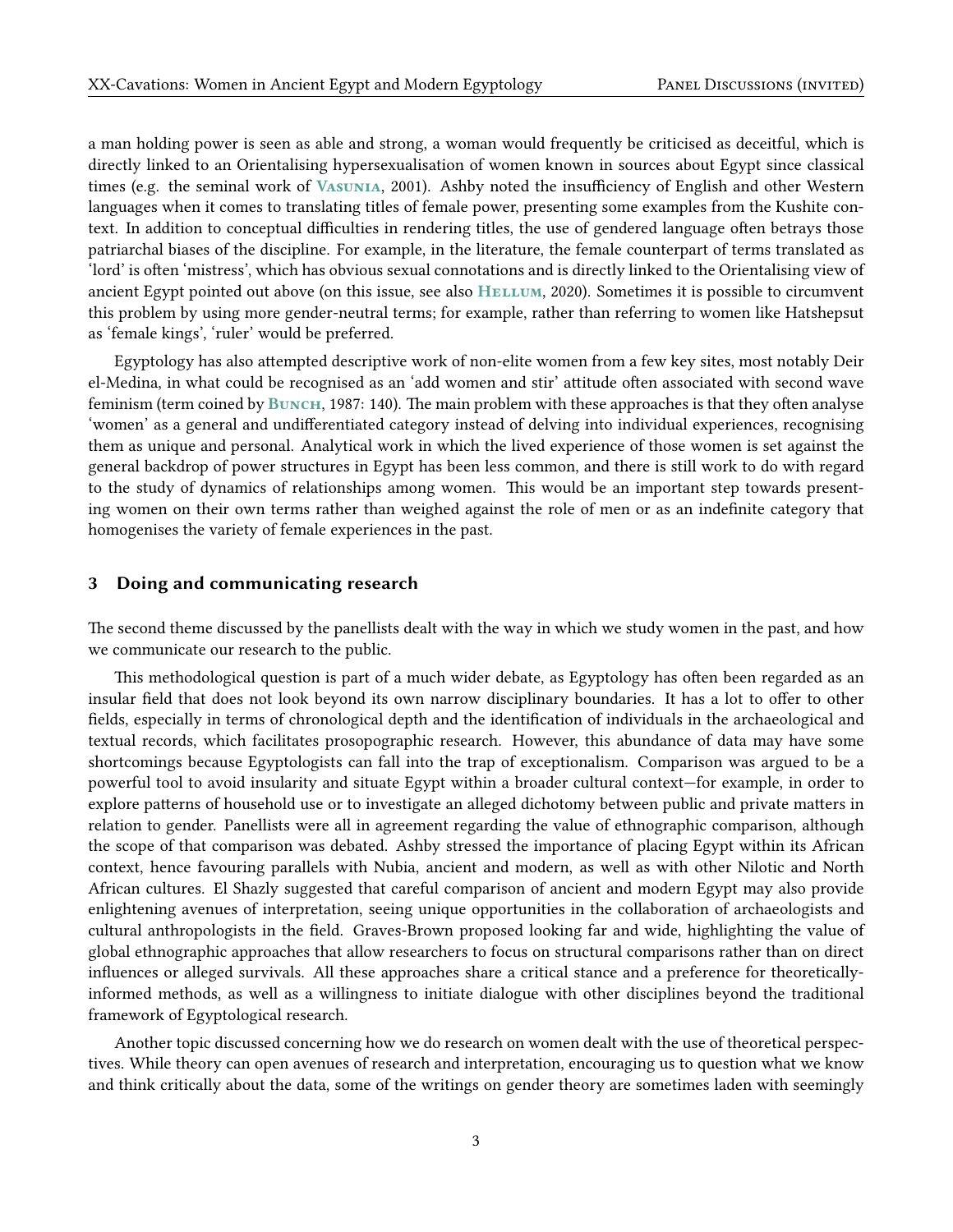impenetrable jargon in a way that could be considered a form of gatekeeping.

Theoretical discussions play an important role in situating Egyptology within wider debates and advancing our knowledge, and jargon is often a convenient shorthand for expressing complex concepts. However, it is important to bear in mind the audiences we are writing or speaking for when we decide to use theory-heavy language. This was regarded as especially relevant by members of the panel, because a considerable amount of public-facing Egyptology is often done by women, who are actively trying to dispel the common perception of Egyptology as a non-communicative and inward-looking field.

## 4 Being a woman in Egyptology today

The panel finished with a thought-provoking assessment of the role of women in Egyptology today. All panellists felt that women had come a long way in the discipline, with many of them in leadership positions in field projects, museums, and universities. There was agreement, however, that there is still a lot to be done in relation to tackling institutional sexism, improving inclusivity, and avoiding the perpetuation of gender roles.

First, a gendered disciplinary divide was acknowledged, where aspects of the study of Egypt related to curatorial work seem to be often undertaken by women. The diversity of the panel allowed us to note that the gendered divide between art history, language, archaeology, and museum studies is not the same across the board, with strong regional variations. Cooney suggested that only since the humanities started to be regarded as inferior to sciences in public opinion have women and people at the margins been 'allowed in'. Class considerations also play a significant part in access to Egyptology, particularly in a context of continuous institutional and governmental undermining of the humanities.

Second, problems were recognised regarding a clear gendered bottleneck in promotions, where women take longer than their male colleagues to apply for senior lectureships and leadership positions (see HAMILTON [\(2014\)](#page-4-4) and Pope [\(2021\)](#page-4-5) for a view from archaeology). This situation is even worse for women of colour, and panellists discussed the need for amplifying underrepresented voices and experiences. In relation to this, impostor syndrome was mentioned as a significant factor in promotion applications. Studies have shown that impostor syndrome is more acute among women (e.g. Cokley et al., [2015;](#page-4-6) Feenstra et al., [2020\)](#page-4-7), who are more prone to stressing their own faults, blaming themselves and tempering their achievements, while men may be less likely to publicly admit lack of knowledge. As it happens, panellists started their introductory statements by pointing out their limitations and lack of expertise to talk about women in ancient Egypt in what was an unintended but symptomatic example of impostor syndrome at work. One may wonder whether impostor syndrome may be also especially prevalent among those who engage in interdisciplinary studies, as we may be prey to feelings of inadequacy and inexperience in more than one field.

## 5 Women, gender, and Interdisciplinary Egyptology

This panel took place on March 23rd, which was especially poignant, as March is women's history month. The 2021 campaign's theme was 'Choose to challenge', and I think the discussions in this panel demonstrated many of the ways in which women are choosing to challenge in Egyptology. We are not only questioning the processes of construction and perpetuation of Egyptological knowledge, stepping away from traditional androcentric biases, but we are also advocating for the change of interpretive frameworks in order to highlight the roles of women, ancient and modern.

Women, however, are not the only social actors that would benefit from a reassessment of conventional